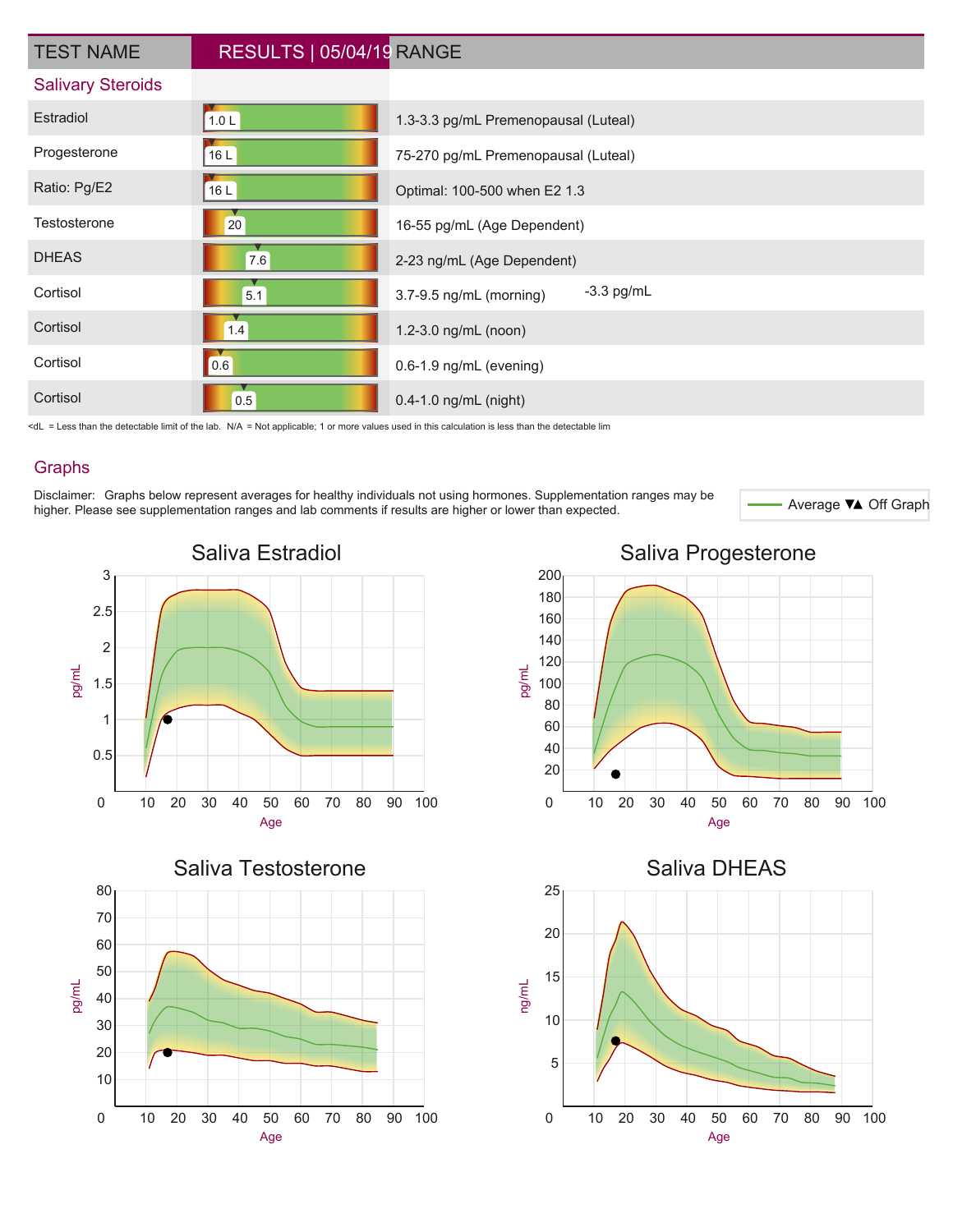

## Reference Ranges

Disclaimer: Supplement type and dosage are for informational purposes only and are not recommendations for treatment. For a complete listing of reference ranges, go to www.zrtlab.com/reference-ranges.

| <b>TEST NAME</b> | <b>WOMEN</b>                                                                                                                                                                                                                                                                                  |
|------------------|-----------------------------------------------------------------------------------------------------------------------------------------------------------------------------------------------------------------------------------------------------------------------------------------------|
| Estradiol        | 0.5-1.7 pg/mL Postmenopausal (optimal 1.3-1.7); 1.3-3.3 pg/mL Premenopausal (Luteal); 0.8-12<br>pg/mL Estrogen Rplcmnt (optimal 1.3-3.3); 0.5-2.2 pg/mL (Synthetic HRT, BC); 0.5-1.7 pg/mL<br>Premenopausal (Follicular); 1.1-4.8 Premeno-Ovulatory (2.0-4.8 optimal)                         |
| Progesterone     | 12-100 pg/mL Postmenopausal; 12-100 pg/mL Premenopausal (Follicular); 75-270 pg/mL<br>Premenopausal (Luteal); 30-300 pg/mL Oral Progesterone (100-300 mg); 200-3000 pg/mL Topical,<br>Troche, Vag Pg (10-30mg); 10-53 pg/mL Synthetic Progestins (HRT, BC); 11-59 pg/ml Premeno-<br>Ovulatory |
| Ratio: Pg/E2     | Optimal: 100-500 when E2 1.3-3.3 pg/mL                                                                                                                                                                                                                                                        |
| Testosterone     | 16-55 pg/mL (Age Dependent)                                                                                                                                                                                                                                                                   |
| <b>DHEAS</b>     | 2-23 ng/mL (Age Dependent)                                                                                                                                                                                                                                                                    |
| Cortisol         | 3.7-9.5 ng/mL (morning); 1.2-3.0 ng/mL (noon); 0.6-1.9 ng/mL (evening); 0.4-1.0 ng/mL (night)                                                                                                                                                                                                 |

## Patient Reported Symptoms

Disclaimer: Symptom Categories below show percent of symptoms self-reported by the patient compared to total available symptoms for each category. For detailed information on category breakdowns, go to www.zrtlab.com/patient-symptoms.

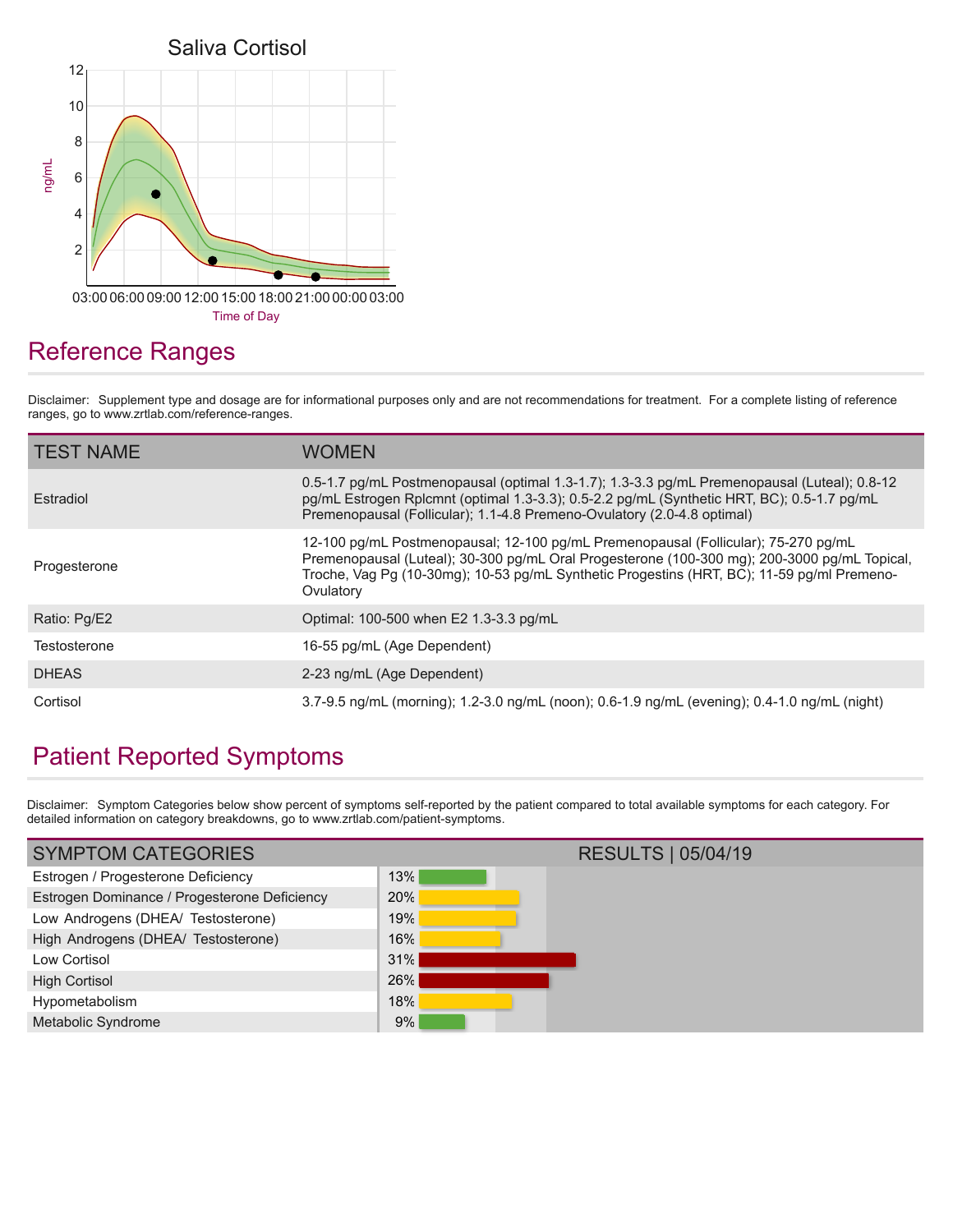| <b>SYMPTOM CHECKLIST</b>        | <b>MILD</b> | <b>MODERATE</b> | <b>SEVERE</b> |
|---------------------------------|-------------|-----------------|---------------|
| Aches and Pains                 | in.         |                 |               |
| Acne                            |             |                 |               |
| ADD/ADHD                        | J.          |                 |               |
| <b>Addictive Behaviors</b>      |             |                 |               |
| Allergies                       |             |                 |               |
| Anxious                         |             |                 |               |
| Autism Spectrum Disorder        |             |                 |               |
| <b>Bleeding Changes</b>         |             |                 |               |
| <b>Blood Pressure High</b>      | in.         |                 |               |
| <b>Blood Pressure Low</b>       |             |                 |               |
| <b>Blood Sugar Low</b>          |             |                 |               |
| <b>Body Temperature Cold</b>    | ×           |                 |               |
| <b>Bone Loss</b>                | n           |                 |               |
| <b>Breast Cancer</b>            |             |                 |               |
| Breasts - Fibrocystic           |             |                 |               |
| Breasts - Tender                | P.          |                 |               |
| <b>Chemical Sensitivity</b>     |             |                 |               |
| Cholesterol High                | b.          |                 |               |
| Constipation                    |             |                 |               |
| Depressed                       |             |                 |               |
| Developmental Delays            | r.          |                 |               |
| <b>Eating Disorders</b>         |             |                 |               |
| Fatigue - Evening               |             |                 |               |
| Fatigue - Morning               |             |                 |               |
| Fibromyalgia                    |             |                 |               |
| Foggy Thinking                  |             |                 |               |
| Goiter                          |             |                 |               |
| Hair - Dry or Brittle           |             |                 |               |
| Hair - Increased Facial or Body |             |                 |               |
| Hair - Scalp Loss               |             |                 |               |
| Headaches                       |             |                 |               |
| <b>Hearing Loss</b>             |             |                 |               |
| <b>Heart Palpitations</b>       | i.          |                 |               |
| Hoarseness                      |             |                 |               |
| <b>Hot Flashes</b>              |             |                 |               |
| Incontinence                    |             |                 |               |
| Infertility                     |             |                 |               |
| Irritable                       |             |                 |               |
| Libido Decreased                |             |                 |               |
| Mania                           | п           |                 |               |